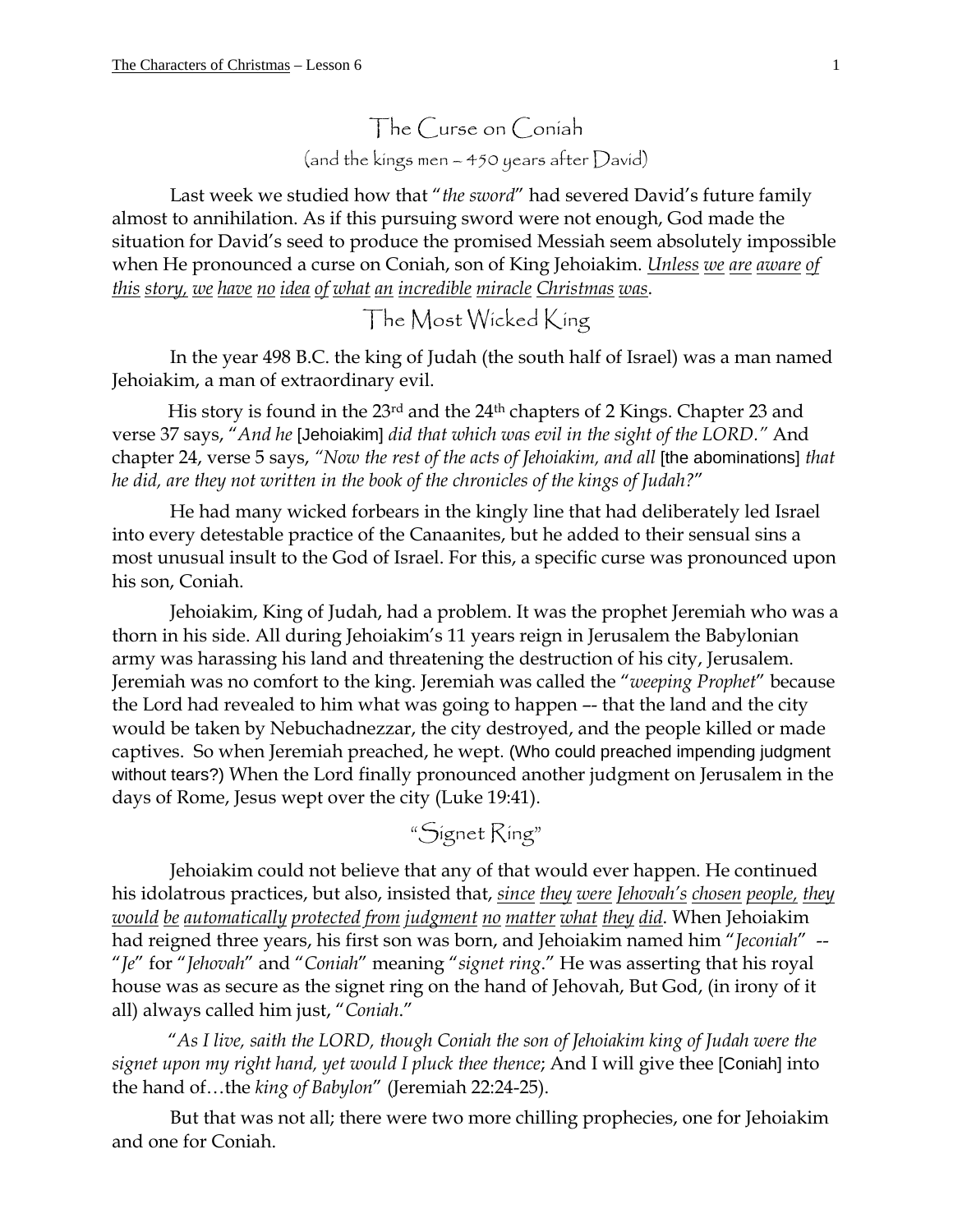So to stop this demoralizing preaching, Jehoiakim put Jeremiah in prison. He was afraid to kill him at that time.

God, in mercy to Israel, sought to postpone judgment. He spoke to Jeremiah in prison and Jeremiah dictated the message to Baruch, the scribe.

The Unpardonable Sin

When this message of warning was presented to the king by some of his nobles, this is what happened:

"*And Jehudi read it in the ears of the king, and in the ears of all the princes which stood beside the king. Now the king sat in the winterhouse in the ninth month: and there was a fire on the hearth burning before him. And it came to pass, that when Jehudi had read three or four leaves, he* [Jehoiakim] *cut it* [the scroll] *with the penknife, and cast it into the fire that was on the hearth, until all the roll was consumed in the fire that was on the hearth. Yet they were not afraid, nor rent their garments, neither the king, nor any of his servants that heard all these words. Nevertheless Elnathan and Delaiah and Gemariah had made intercession to the king that he would not burn the roll: but he would not hear them*" (Jeremiah 36:21-25).

## So what did God do about this?

Then the word of the Lord came to Jeremiah after that the king had burned the roll, saying, "*Take thee again another roll, and write in it all the former words that were in the first roll, which Jehoiakim the king of Judah hath burned. And thou shalt say to Jehoiakim king of Judah, Thus saith the LORD; Thou hast burned this roll, saying, Why hast thou written therein, saying, The king of Babylon shall certainly come and destroy this land, and shall cause to cease from thence man and beast? Therefore thus saith the LORD of Jehoiakim king of Judah; He shall have none to sit upon the throne of David: and his dead body shall be cast out in the day to the heat, and in the night to the frost*" (Jeremiah 36:28-30).

"*Therefore thus saith the LORD concerning Jehoiakim the son of Josiah king of Judah; They shall not lament for him, saying, Ah my brother! or, Ah sister! they shall not lament for him, saying, Ah lord! or, Ah his glory! He shall be buried with the burial of an ass, drawn and cast forth beyond the gates of Jerusalem*" (Jeremiah 22:18-19).

The Curse on Coniah

"*O earth, earth, earth, hear the word of the LORD. Thus saith the LORD, Write ye this man childless, a man that shall not prosper in his days: for no man of his seed shall prosper, sitting upon the throne of David, and ruling any more in Judah*" (Jeremiah 22:29-30).

Incredible! Think of it! God had chosen among the sons of David and had said that *the right to the throne would be vested in Solomon and his line* - now, Coniah was the inheritor of that line –- and we read, "*no descendant of his could ever prosper on the throne.*" "*Write ye this man childless*" (from Jeremiah 22:29) -- meant that in God's sight he would be considered childless. God would not accept any offspring of his –- even though he already had children.

Joseph of Nazareth was the direct descendant of Coniah (See Matthew 1:6, 11 & 16); he was under the curse should he ever try to be king. His sons James, Judah, Joseph (Jr.) and Simon (Matthew 13:55) were also inheritors of that curse.